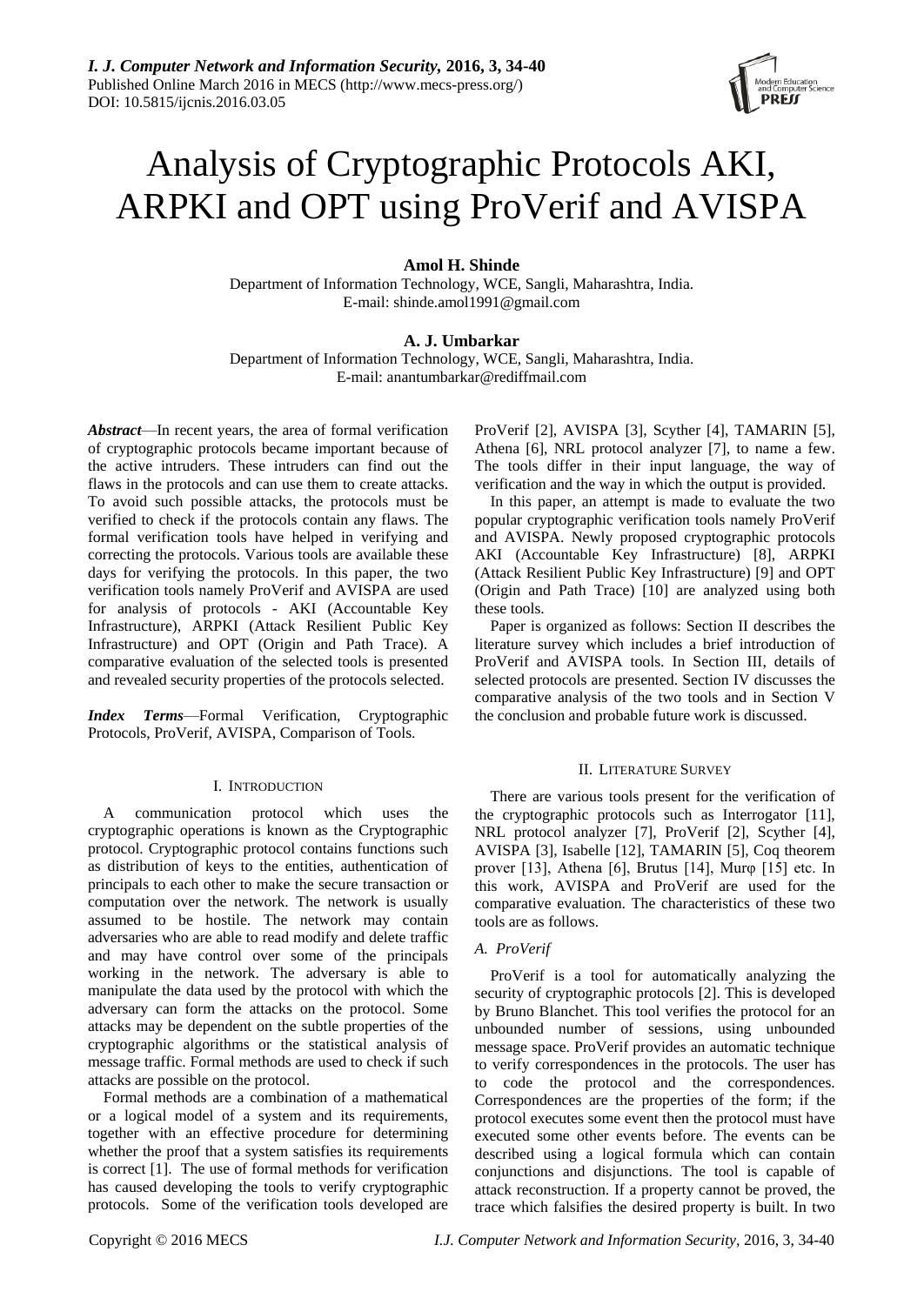ways the input can be provided to this tool, Horn clauses or Pi calculus. Attacker is not specified explicitly. The tool is very precise even if with the limitation that in rare cases the solving algorithm does not terminate.

## *B. AVISPA*

AVISPA [3] is a push-button tool for the Automated Validation of Internet Security Protocols and Applications. An expressive formal language named HLPSL (High Level Protocol Specification Language) is provided by AVISPA for specifying protocols and properties. AVISPA combines different back-ends having a variety of automatic protocol analysis techniques ranging from protocol falsification to abstraction based verification methods for infinite number of sessions. The current version of AVISPA integrates four back ends viz. the On-the-fly-model-checker (OFMC), the Constraint-Logic-based Attack Searcher (CL-AtSe), the SAT-based Model-Checker (SATMC) and the Tree Automata based on Automatic Approximations for the Analysis of Security Protocols (TA4SP) protocol Analyzer [3]. These back-ends analyze the protocols assuming there is perfect cryptography and the messages exchanged over the network are under the control of Dolev-Yao intruder. When protocol terminates, each back end outputs the result of analysis using output format stating whether the input format is solved, system resources are exhausted or the problem is not tackled for some reason.

#### III. PROTOCOLS

In order to analyze the tools, three cryptographic protocols are identified, implemented and analyzed using both ProVerif and AVISPA. The protocols selected are AKI [8], ARPKI [9] and OPT [10]. Researchers have proposed these new protocols, which will possibly be used in the next generation of network. As these protocols are likely to be used in the future; these protocols must be secure to operate in the hostile environment. In rest of this section the selected protocols are discussed in brief.

## *A. AKI*

Accountable Key Infrastructure (AKI) [8] is a new public key infrastructure. AKI is used to reduce the levels of trust in Certification Authorities (CAs) as research says that now-a-days there is decreased trust in CAs. AKI decentralizes the certification authority and distributes that work between different entities. All these entities monitor each other's work to avoid any malicious activity. AKI combines an accountability infrastructure i.e. providing checks and balances on server operations and misbehavior dissemination, with key revocation mechanisms.

The AKI contains following entities.

- A Domain (server) is a named entity with which clients desire to establish secure connections.
- A Client (browser) is an entity establishing TLS connections with domains (servers).
- A Certification Agency is similar to current certification authority which authenticates domains and issues X.509 certificates.
- An Integrity Log Server (ILS) keeps an Integrity Tree that stores CA-issued certificates to make them publicly visible.

This Integrity Tree is a hash tree of all the registered certificates in lexicographic order. Each ILS updates its Integrity Tree at a given interval, known as ILS\_UP.

 Validators monitor ILS operations to detect misbehavior like sudden (dis)appearance of certificates.

Alice owns a domain A.com and she wants to obtain an AKI-protected certificate. She defines CAs and ILSs that she trusts (CA\_LIST and ILS\_LIST respectively), the minimum number of CA signatures that she recommends her client for validation (CA\_MIN) and rules for certificate revocation, replacement and updates. Alice with her public key, contacts more than the minimum number of trusted CAs to sign her certificate. Alice registers the certificate with one or multiple ILSs after the signing of the certificate. Each ILS then adds A.com to its database by placing it into the Integrity Tree. ILS then recomputes hash values and updates the tree for updated verification information.

Whenever browsers connect to Alice's website via HTTPS, Alice supplements her certificate with the verification information that she downloads from every ILS and sends it to browsers. Browser uses the preinstalled ILS public key(s) on her browser to validate ILS information. The client browser occasionally checks with validator, who is continuously updating data by downloading entire ILS data, to confirm that the ILSs' current root hash values are valid. The message flows for AKI is shown in Fig. 1.

```
Message flows for AKI
                                             AKICert Request
          A \rightarrow CA1.1 is sent to CA_MIN no. of CAs
        CA \rightarrow ILS : {Is A.com in the log?}_{K_{CA}^{-1}}\overline{2}.
          2 is sent to each \operatorname{ILS}: \{Yes/No\}_{K_{ILS}^{-1}}3. ILS \rightarrow CA
          Each CA generates Cert as
          Cert<sub>1</sub> = {A.com, K_A}<sub>K_{CA_1}^{-1}</sub>
         Cert<sub>1</sub> = {A.com, K_A}K_{CA_1}^{-1}<br>
Cert<sub>2</sub> = {A.com, K_A}K_{CA_2}^{-1}<br>
CA \rightarrow A : AKICert = {Cert<sub>1</sub> || Cert<sub>2</sub>}<br>
A \rightarrow LS : {Add/Confirm AKICert}K_A^{-1}<br>
5 is sent to at least one ILS from ILS LIST
\boldsymbol{A}5 is sent to at least one ILS from ILS LIST
          ILS Adds or Confirms the AKICert
          LS Adas or Commrass the ANCert<br>
Generates the updated tree and gets Root and Hash values<br>
ILS \rightarrow A : {Root, h}_{K_{I\perp S}^{-1}}<br>
A \rightarrow V : Verify AKICert, {Root, h}_{K_{I\perp S}^{-1}}6.ILS \rightarrow\; A
7.A \rightarrow VValidator continuously download and update its log from ILS
          Validator verifies Cert and ILS verification information
                                            {OK}_{K_V^{-1}}8.
          \mathcal{V} \,\rightarrow\, A
                                      \simBrowser \rightarrow A :
\alphaConnection Request
         A \rightarrow Browser : AKICert, \{Root,h\}_{K_{ILS}^{-1}}, \{OK\}_{K_{V}^{-1}}10<sup>-10</sup>
```
Fig.1. Message Flows for AKI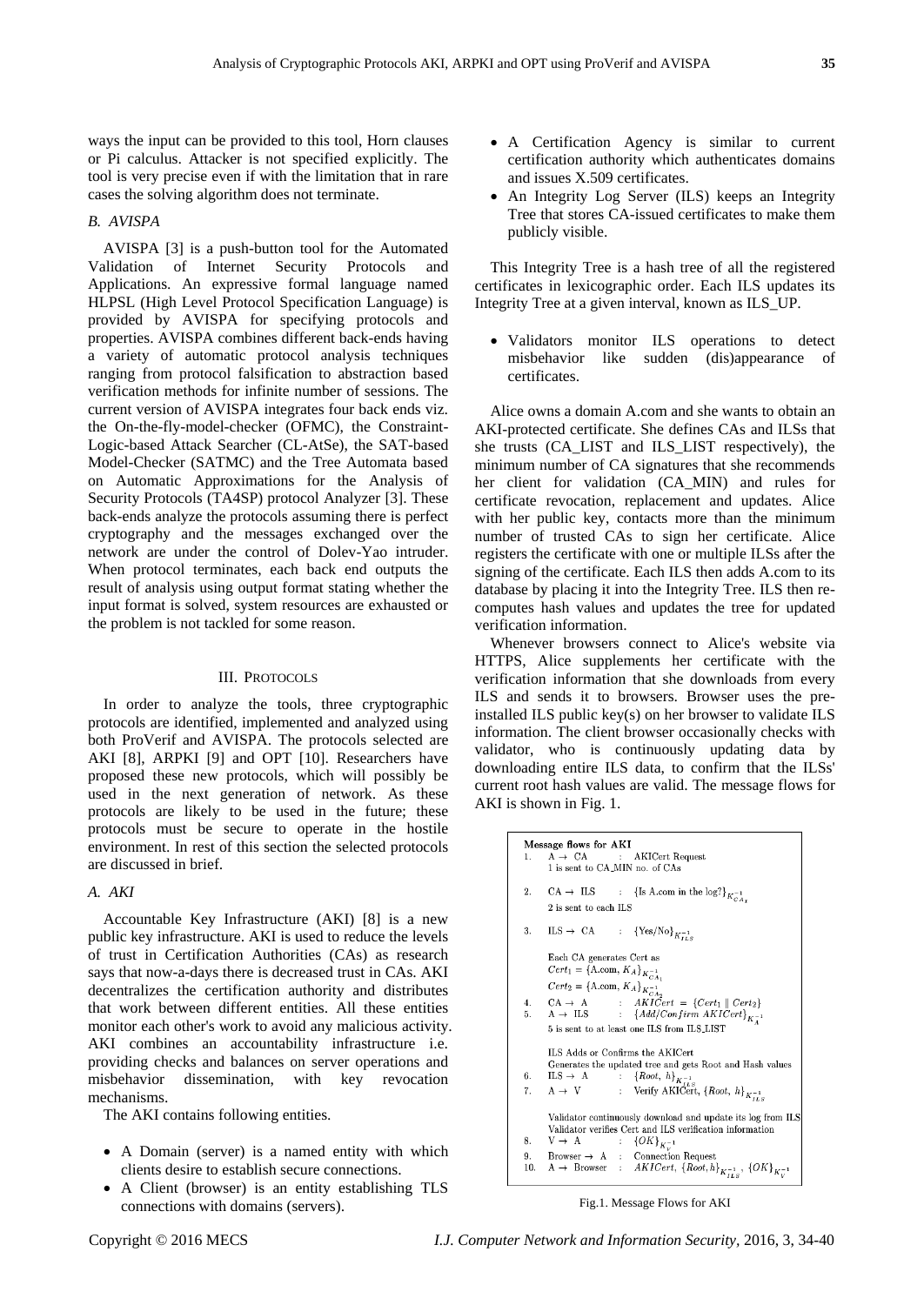## *B. ARPKI*

Attack Resilient Public-Key Infrastructure (ARPKI) [9] is also a new public key infrastructure. ARPKI ensures that certificate related operations are transparent and accountable. ARPKI is very closely related to AKI. ARPKI is inspired by AKI's design and uses some of its concepts. In ARPKI there are also three entities as there in AKI, these entities work to authenticate a new certificate to domain, confirm and update that certificate. ARPKI offers extremely strong security guarantees, where compromising n-1 out of n trusted signing and verifying entities is insufficient to launch an impersonation attack [9].

ARPKI uses three entities for the certificate operations which are two CAs (Certification Agencies) and one ILS (Integrity Log Server). ARPKI's CAs conduct active online confirmations with validator-like capabilities.

Summary of actors and their responsibilities in ARPKI:

- A domain registers ARPKI certificate (ARCert) for itself with ARPKI infrastructure and can use it for securely serving the web pages to the clients.
- The CAs check the identity of the domain owner on registration and then sign and give guarantees for the presented certificate.
- The CAs are responsible for checking the logs for this ARCert and assuring the correct operation of other entities involved in creating the ARCert.
- The CAs download all accepted requests from the ILSes and compare them to the published integrity trees, to check the ILSes behavior.
- The ILSes keep a log of all ARCerts registered with them, and provide proofs of existence for ARCerts that are then used by CAs and domains.
- Optionally there can be additional validators that execute checks similar to those made by CAs, but without issuing ARCerts themselves.

There are three parts of protocol, ARCert generation, Confirmation and certificate updation. Fig. 2, Fig. 3 and Fig. 4 show the message flow for each protocol respectively.

## *C. OPT*

Origin and Path Trace (OPT) [10] is lightweight, scalable, and secure protocol for source authentication and path validation. Source authentication means the destination and each intermediate router should be able to determine whether the packet indeed originated from the claimed source and whether the packet content has not been altered en route [10]. Path validation means the source, intermediate routers, and the destination should be able to validate that the packet indeed traversed the path known to (or selected by) the source [10].

Let S be source and D be destination assure that S sends the packets to D along the sequence of routers Ri. In the packet header, source  $S$  includes  $H(P)$ , which is the hash of the packet payload. This helps receiving entities to identify the packet. Each router Ri, on demand, generates key Ki using a symmetric cryptographic operation. OPT uses the keys generated by DRKey protocol. DRKey (Dynamically Re-creatable key) protocol is used for distributing the shared keys between the participant entities. DRKey protocol is of two types, one is when source and destination trust each other and other is when source and destination do not trust each other. Fig. 5 and Fig. 6 show these two DRKey protocols respectively.

DRKey protocols generate the symmetric keys which will be useful for carrying out OPT protocol. The message flow for the OPT protocol is shown in Fig. 7.

| <b>ARCert Generation</b> |                                                                                  |                                                                                                          |  |  |  |  |  |  |
|--------------------------|----------------------------------------------------------------------------------|----------------------------------------------------------------------------------------------------------|--|--|--|--|--|--|
|                          | Α                                                                                | Set X.509 extensions                                                                                     |  |  |  |  |  |  |
|                          |                                                                                  | Contact trusted CAs, get authenticated                                                                   |  |  |  |  |  |  |
|                          | Combine multiple certicates into $\text{A}\text{R}\text{C}\text{e}rt_{\text{A}}$ |                                                                                                          |  |  |  |  |  |  |
|                          | <b>ARCert Registration Request</b>                                               |                                                                                                          |  |  |  |  |  |  |
| 1.                       | $A \rightarrow CA_1$                                                             | $RegReq = {ARCert_A, CA_1, ILS_1, CA_2}_{K^{-1}}$                                                        |  |  |  |  |  |  |
| $\overline{2}$ .         | CA <sub>1</sub>                                                                  | Verify signatures in RegReq                                                                              |  |  |  |  |  |  |
|                          |                                                                                  | Ensure $CA_1 \in \text{ARCert}_A$ 's CA_LIST                                                             |  |  |  |  |  |  |
|                          |                                                                                  | Add $\text{ARCert}_A$ into a pending request list                                                        |  |  |  |  |  |  |
|                          | $CA_1 \rightarrow ILS_1$                                                         | RegReg                                                                                                   |  |  |  |  |  |  |
|                          | <b>ILS</b> Synchronization                                                       |                                                                                                          |  |  |  |  |  |  |
| 3.                       | $ILS_1$                                                                          | Verify signatures in RegReq                                                                              |  |  |  |  |  |  |
|                          |                                                                                  | Ensure $ILS_1 \in ARCH_A$ 's ILS_LIST                                                                    |  |  |  |  |  |  |
|                          |                                                                                  | Ensure $ILS_1, CA_1$ and $CA_2$ are different entities<br>Ensure no ARCert was registered for A's domain |  |  |  |  |  |  |
|                          | $ILS_1 \rightarrow ILS_n$                                                        | ÷                                                                                                        |  |  |  |  |  |  |
|                          |                                                                                  | Syn $\text{Req} = \{RegReq\}_{K_{ILS_1}}^{1}$                                                            |  |  |  |  |  |  |
| 4.                       | $ILS_n$                                                                          | Verify signatures in RegReq<br>t                                                                         |  |  |  |  |  |  |
|                          |                                                                                  | Ensure no ARCert was registered for A's domain                                                           |  |  |  |  |  |  |
|                          | $ILS_n \rightarrow ILS_1$                                                        | $\text{SynResp} = \left\{H(\mathit{RegReg})\right\}_{K^{-1}_{ILS_n}}$<br>t                               |  |  |  |  |  |  |
| 5.                       | $ILS_1$                                                                          | Collect SynResp from at least a quorum of ILSes                                                          |  |  |  |  |  |  |
|                          | $ILS_1 \rightarrow ILS_n$                                                        | SynCommit = ${H(RegReg)}_{K_{ILS_1}}$<br>÷                                                               |  |  |  |  |  |  |
| 6.                       | $ILS_n \rightarrow ILS_1$                                                        | SynAck = ${H(RegReg)}_{K_{ILS_n}}$<br>÷                                                                  |  |  |  |  |  |  |
|                          | <b>Registration Confirmation</b>                                                 |                                                                                                          |  |  |  |  |  |  |
| 7.                       | $ILS_1$                                                                          | Collect SynAck from at least a quorum of ILSes                                                           |  |  |  |  |  |  |
|                          |                                                                                  | Accept = ${H(ARCert_A)}_{K_{ILS_1}}$<br>t                                                                |  |  |  |  |  |  |
|                          | $ILS_1 \rightarrow CA_2$                                                         | $\text{RegResp} = \{Accept, RegReg, List(SynAck)\}_{K_{ILS}^{-1}}$                                       |  |  |  |  |  |  |
| 8.                       | CA <sub>2</sub>                                                                  | Verify signatures in RegResp                                                                             |  |  |  |  |  |  |
|                          |                                                                                  | Ensure $CA_2 \in \text{ARCert}_A$ 's CA_LIST                                                             |  |  |  |  |  |  |
|                          |                                                                                  | Ensure $ILS_1$ , $CA_1$ and $CA_2$ are different entities                                                |  |  |  |  |  |  |
|                          | $CA_2 \rightarrow CA_1$                                                          | RegConf = $\left\{ \left\{ Accept \right\}_{K_{CA_2}}^{-1}, List(SynAck) \right\}_{K_{CA_2}}$            |  |  |  |  |  |  |
| 9.                       | CA <sub>1</sub>                                                                  | Verify signatures in RegConf                                                                             |  |  |  |  |  |  |
|                          |                                                                                  | Ensure $ILS_1, CA_1$ and $CA_2$ are different entities                                                   |  |  |  |  |  |  |
|                          |                                                                                  | Remove $\mathcal{A}\mathcal{R}\mathcal{C}ert_{\mathcal{A}}$ from the pending request list                |  |  |  |  |  |  |
|                          | $CA_1 \rightarrow A$                                                             | $\{\{Accept\}_{K_{CA_2}^{-1}}\}_{K_{CA_1}^{-1}}$<br>t                                                    |  |  |  |  |  |  |
|                          | A                                                                                | Ensure $ILS_1, CA_1$ and $CA_2$ are different entities                                                   |  |  |  |  |  |  |
|                          | <b>TLS</b> Connection                                                            |                                                                                                          |  |  |  |  |  |  |
|                          | 10. $C \rightarrow A$                                                            | t<br>TLS connection request                                                                              |  |  |  |  |  |  |
| 11.                      | $A \rightarrow C$                                                                | $\braket{ACert_A, \{\{Accept\}}_{K_{CA_2}^{-1}}}_{K_{CA_1}^{-1}}$<br>t                                   |  |  |  |  |  |  |

Fig.2. ARcert Generation

| <b>ILS</b> Confirmation Request     |  |                                                                                                                                                                                                                                                                                               |  |  |  |  |  |
|-------------------------------------|--|-----------------------------------------------------------------------------------------------------------------------------------------------------------------------------------------------------------------------------------------------------------------------------------------------|--|--|--|--|--|
|                                     |  | 1. $A \rightarrow CA_1$ : CCReq = {A, CA <sub>1</sub> , ILS <sub>1</sub> , CA <sub>2</sub> } <sub>K<sub>A</sub><sup>-1</sup></sub>                                                                                                                                                            |  |  |  |  |  |
| 2. $CA_1 \rightarrow ILS_1$ : CCReq |  |                                                                                                                                                                                                                                                                                               |  |  |  |  |  |
| <b>Proof Generation</b>             |  |                                                                                                                                                                                                                                                                                               |  |  |  |  |  |
|                                     |  | 7. $ILS_1 \rightarrow CA_2$ : Proof = { $List(HashVal)$ } <sub>K<sub>ILS<sub>1</sub></sub>, {Root}<sub>K<sub>ILS<sub>1</sub></sub></sub></sub>                                                                                                                                                |  |  |  |  |  |
|                                     |  | 8. $CA_2 \rightarrow CA_1$ : {{ $Root$ } <sub>K<sub>ILS1</sub>}<sub>K<sub>ULS1</sub></sub>}<sub>K<sub>ULS1</sub></sub>}Proof</sub>                                                                                                                                                            |  |  |  |  |  |
|                                     |  | 9. $CA_1 \rightarrow A$ : {{ $\{Root\}_{K_{ILS_1}}^{-1}$ } <sub>K<sup>-1</sup><sub>CA1</sub></sub> } <sub>K<sub>CA1</sub>,<sup>Proof</sup></sub>                                                                                                                                              |  |  |  |  |  |
| <b>TLS</b> Connection               |  |                                                                                                                                                                                                                                                                                               |  |  |  |  |  |
|                                     |  |                                                                                                                                                                                                                                                                                               |  |  |  |  |  |
|                                     |  | 10. $C \rightarrow A$ : TLS connection request<br>11. $A \rightarrow C$ : $ARCert, \{\{\{Root\}_{K, \tau} \}}$<br>: $\;$ ARCert, {{{Root} <sub>K<sup>-1</sup><sub>LS</sub>,}<sub>K</sub><sup>-1</sup><sub>CA<sub>2</sub></sub>}<sub>K</sub><sup>-1</sup><sub>CA<sub>1</sub></sub>,Proof</sub> |  |  |  |  |  |
|                                     |  |                                                                                                                                                                                                                                                                                               |  |  |  |  |  |

Fig.3. ARCert Confirmation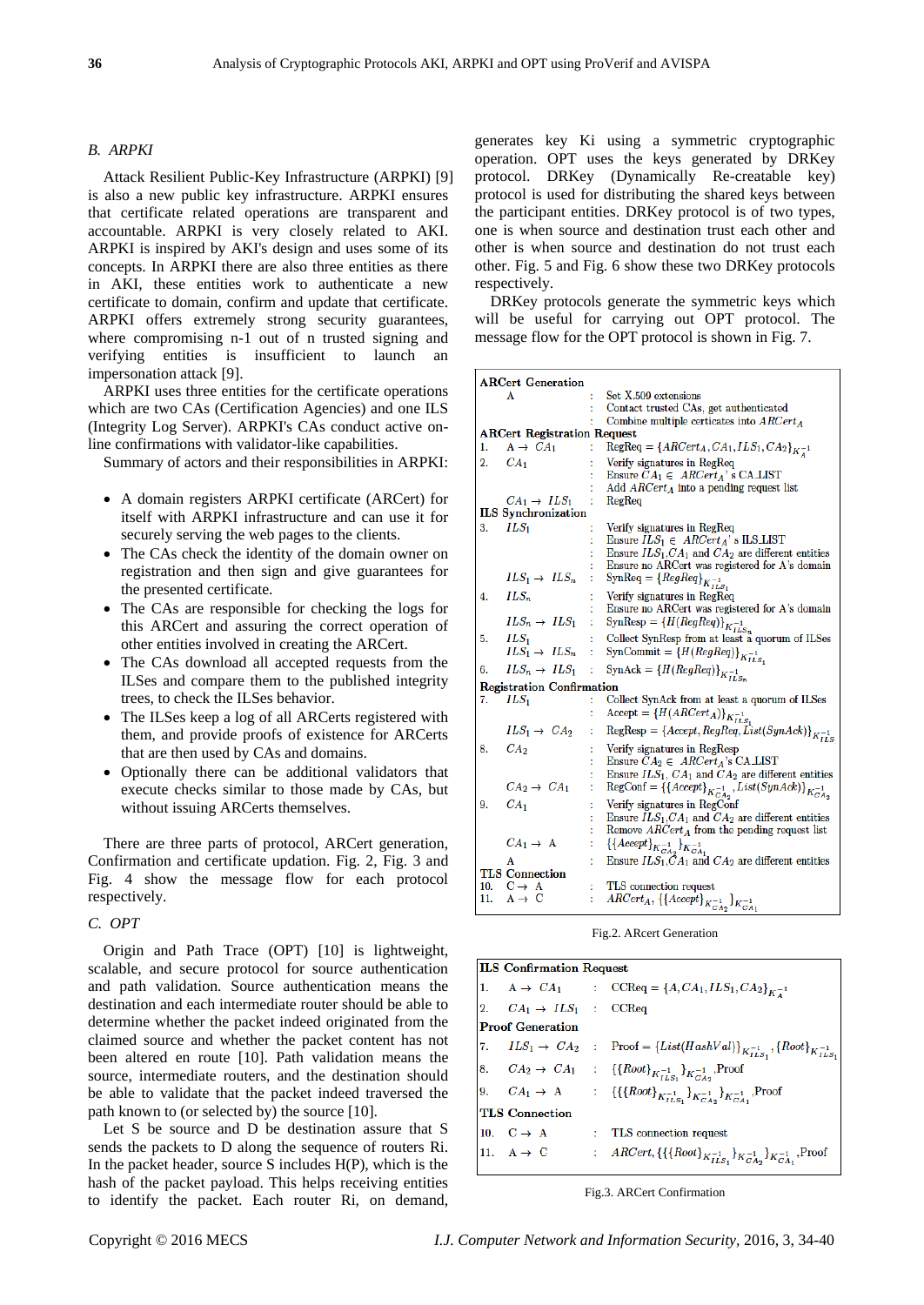1.

 $\mathcal{D}$ 

| <b>Update ARCert Generation</b>         |    |                                                                                                                                                            |
|-----------------------------------------|----|------------------------------------------------------------------------------------------------------------------------------------------------------------|
| A                                       | t. | Set extensions for new key, contact trusted CAs                                                                                                            |
|                                         |    | Combine multiple certificates into an $\rm ARCert_{\rm A}$                                                                                                 |
| <b>ILS ARCert Request</b>               |    |                                                                                                                                                            |
|                                         |    | 1. $A \to CA_1$ : UpdateReq = { $ARCert_A/$ , $CA_1, ILS_1, CA_2$ } <sub>K<sup>-1</sup></sub>                                                              |
| 2. $CA_1 \rightarrow ILS_1$ : UpdateReq |    |                                                                                                                                                            |
| <b>ILS</b> Synchronization              |    |                                                                                                                                                            |
|                                         |    | 3. $ILS_1 \rightarrow ILS_n$ : SynReq = { <i>UpdateReq</i> } <sub>K<sub><i>LLS</i></sub>.</sub>                                                            |
|                                         |    | 4. $ILS_n \rightarrow ILS_1$ : SynResp = { $H(UpdateReq)$ } <sub>K<sub>LSn</sub></sub>                                                                     |
| <b>Update Confirmation</b>              |    |                                                                                                                                                            |
| 7. $ILS_1$                              |    | : Accept = $H(ARCert_A t), T_{K_{ILS_t}}$                                                                                                                  |
|                                         |    | $ILS_1 \rightarrow CA_2$ : UpdateResp = {Accept, UpdateReq, List(SynAck)} $K_{ILS}^{-1}$                                                                   |
|                                         |    | 8. $CA_2 \rightarrow CA_1$ : UpdateConf = { $Accept_{K_{CAs_2}}^{-1}$ , $List(SynResp)$ } $_{K_{CAs_2}}^{-1}$                                              |
|                                         |    | 9. $CA_1 \rightarrow A$ : {{Accept} $_{K_{C}^{-1}A_2}^{1}$ } $_{K_{C}^{-1}A_3}^{1}$                                                                        |
| <b>TLS</b> Connection                   |    |                                                                                                                                                            |
|                                         |    | 10. $C \rightarrow A$ : TLS connection request                                                                                                             |
| 11. $A \rightarrow C$                   |    | : $\;$ ARCert <sub>A</sub> t, {{Accept} <sub>K</sub> <sup>-1</sup> <sub>K<sup>-1</sup><sub>N</sub><sup>-1</sup><sub>K</sub><sup>-1</sup><sub>N</sub></sub> |
|                                         |    |                                                                                                                                                            |

Fig.4. ARCert Updation



Obtain  $PATH_{\sigma} = (S, R_1, R_2, D)$  $3.$ Measure current time  $T_{\sigma}$ Compute SESSIONID<sub>S</sub> =  $H(PK_{S\sigma}||$  PATH<sub> $\sigma||$ </sub> T<sub> $\sigma$ </sub>)  $\overline{4}$ . (Optional) Authenticate session:  $Sign_{PK_{\sigma}^{-1}}(SESSIONID_S)$  $\mathbf{S}\to\mathbf{D}$ Forward  $\{PK_{S\sigma}, PATH_{\sigma}, T_{\sigma}, Sign_{PK_{\sigma}^{-1}}(PK_{S\sigma}||\;PATH_{\sigma}||\;T_{\sigma})\}$ 5. Path Agreement and Key Setup Initialization by Destinition D Pick random session key  $(PK_{Do}, PK_{Do}^{-1})$ <br>Compute SESSIONID<sub>D</sub> =  $H(PK_{Do}|| PATH_{\sigma}|| T_{\sigma})$ 7. (Optional)Authenticate session:  $Sign_{PK_{D}^{-1}}(SESSIONID_{D})$  $D \rightarrow S$ Forward  $\{PK_{D\sigma}, PATH_{\sigma}, T_{\sigma}, Sign_{PK_{D}^{-1}}(PK_{S\sigma} \parallel PK_{D\sigma} \parallel PATH_{\sigma}),$ 8.  $SESSIONID_D, \frac{(\text{optional}) Sign_{PK_D^{-1}}(SESSIONID_D)}{\{ \text{optional} \space Sign_{PK_D^{-1}}(SESSIONID_D) \}}$ Initialization by S  $S \rightarrow R_1$ Forward  $\{PK_{S\sigma}, PK_{D\sigma}, PATH_{\sigma}, T_{\sigma},$ <br>
[optional]  $Sign_{PK_{S}^{-1}}(SESSIONID_{S}), Sign_{PK_{D}^{-1}}(SESSIONID_{D})$ ]  $\mathbf{q}$ Pairwise Key Derivation By R<sub>1</sub> Comput 10.  $K_{S1} = F_{SV_{R_1S}}(SESSIONID_S)$  $K_{D1} = F_{SV_{R_1D}}(SESSIONID_D)$  $11.$ Encrypt  $K_{S1}$ : Enc $K E Y_{R_1S,\sigma} = E n c_{PK_{S\sigma}} (K_{S1})$  $K_{D1}$ : Enc $KEY_{R_1D,\sigma} = Enc_{PK_{D\sigma}}(K_{D1})$ 12. Sign  $SignKEY_{R_1S,\sigma} = Sign_{PK_{R_1}^{-1}}(K_{S1}||PK_{S\sigma}||S)$  $SignKEY_{R_1D,\sigma} = Sign_{PK_{R_1}^{-1}}(K_{D1} \parallel PK_{D\sigma} \parallel D)$  ${\bf R_1} \rightarrow {\bf R_2}$ 13. Forward  $\{PK_{S\sigma}, PK_{D\sigma}, PATH_{\sigma}, T_{\sigma},$  (optional)  $Sign_{PK_{S}^{-1}}(SESSIONID_{S}), Sign_{PK_{D}^{-1}}(SESSIONID_{D})\}$  $EncKEY_{R_1S,\sigma}$ , Sign $KEY_{R_1S,\sigma}$ , EncK  $EY_{R_1D,\sigma}$ , Sign $KEY_{R_1D,\sigma}$ Pairwise Key Derivation by R<sub>2</sub> 14. Compute  $K_{S2} = F_{SV_{R_2S}}(SESSIONID_S)$  $K_{D2} = F_{SV_{R_2D}}(SESSIONID_D)$ 15. Encrypt  $K_{S2}$ : EncK  $EY_{R_2S,\sigma} = Enc_{PK_{S\sigma}}(K_{S2})$  $K_{D2}$ : Enc $KEY_{R_2D,\sigma}$  = Encp $K_{D\sigma}$  ( $K_{D2}$ ) 16. Sign  $SignKEY_{R_2S,\sigma} = Sign_{PK_{R_2}^{-1}}(K_{S2}||PK_{S\sigma}||S)$  $SignKEY_{R_2D,\sigma} = Sign_{PK_{R_2}^{-1}}(K_{D2}||PK_{D\sigma}||D)$  $R_2\rightarrow D$ 17. Forward  $\{PK_{So}, PK_{Do}, PATH_{\sigma}, T_{\sigma},$  [optional)  $Sign_{PK_{S}^{-1}}(SESSIONID_{S}), Sign_{PK_{D}^{-1}}(SESSIONID_{D})\}$  $EncKEY_{R_1S,\sigma}, SignKEY_{R_1S,\sigma}, EncKEY_{R_1D,\sigma}, SignKEY_{R_1D,\sigma},$  $EncKEY_{R_2S,\sigma}, SignKEY_{R_2S,\sigma}, EncKEY_{R_2D,\sigma}, SignKEY_{R_2D,\sigma}$ Key Retrieval by D Check that  $\tilde{D}$  is the last entry in  $PATH_{\sigma}$ 18. 19. Decrypt  $K_{D1}$  and  $K_{D2}$  and check their signatures  $\textit{Dec}_{PK_{Da}^{-1}}(\widetilde{Enc}KEY_{R_1D,\sigma}^{\tau}), \textit{CheckSign}_{K_{R_1}}(\textit{SignKEY}_{R_1S,\sigma})$  $\label{eq:decoupling} \begin{array}{lll} Dec_{PK_{D\sigma}^{-1}}(EncKEY_{R_{2}D,\sigma}), CheckSign_{R_{2}}(SignKEY_{R_{2}S,\sigma}) \end{array}$  $K_{D1}$  and  $K_{D2}$  become shared symmetric key between each router and D Compute  $K_D = F_{SV_D}(SESSIONID_S)$ Encrypt  $K_D$ : Enc $K EY_{D,\sigma} = E n c p_{Ks\sigma}(K_D)$ <br>Sign: Sign $K EY_{D,\sigma} = S i g n_{P K_D^{-1}}(K_D || P K_{S\sigma} || S)$  $21.$  $22.$  $\mathbf{D}\to\mathbf{S}$ 23. Forward {  $EncK EY_{R_1S,\sigma}, SignKEY_{R_1S,\sigma}, EncK EY_{R_2S,\sigma}, SignKEY_{R_2S,\sigma}, EncK EY_{D,\sigma}, SignKEY_{D,\sigma}$ }<br> Key Retrieval by Source S 24. Decrypt and authenticate keys received from D

Path Agreement and Key Setup Initialization by Source S Initiate new session  $\sigma$  and pick random session key ( $PK_{S\sigma}$ ,  $PK_{S\sigma}^{-1}$ )

 $R_i$  uses this key to authenticate S's packets

 $K_{S1}, K_{S2}$  and  $K_D$  become shared keys between S and  $R_1, R_2$ , and D.

Fig.5. DRKey Protocol When S and D Trust Each Other Fig.6. DRKey Protocol When S and D Do Not Trust Each Other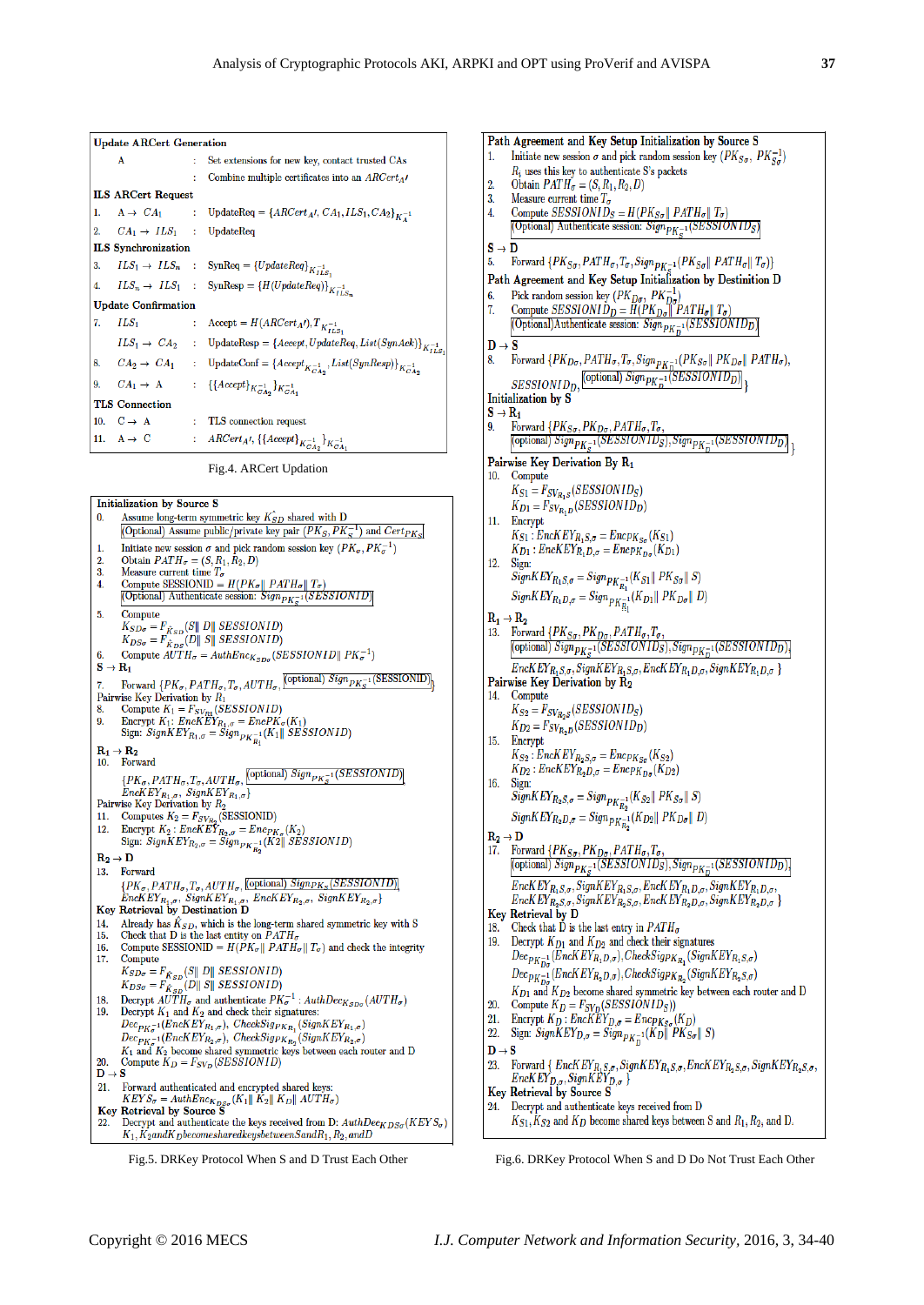|                                                                                 | <b>Origin Validation for Source Authentication</b>                                    |  |  |  |  |  |
|---------------------------------------------------------------------------------|---------------------------------------------------------------------------------------|--|--|--|--|--|
|                                                                                 | The source includes the following fields in the packet header:                        |  |  |  |  |  |
| <b>DATAHASH</b>                                                                 | H(P)<br>÷                                                                             |  |  |  |  |  |
| SESSIONID                                                                       | : $H(PK_{\sigma} \parallel PATH_{\sigma} \parallel T_{\sigma})$                       |  |  |  |  |  |
| $OV_i$                                                                          | : $MAC_{k_2}(H(P))$                                                                   |  |  |  |  |  |
|                                                                                 | where $K_i$ is a key that $R_i$ shares with S                                         |  |  |  |  |  |
|                                                                                 | Similarly, $OV_D$ : $MAC_{kn}(H(P))$                                                  |  |  |  |  |  |
|                                                                                 | After receiving the packet, Router R1 generates MAC as follows                        |  |  |  |  |  |
| $OV'_1$                                                                         | $MAC_k$ , $(DATAHASH)$<br>t.                                                          |  |  |  |  |  |
|                                                                                 | If $OV_1$ is same as that of $OV'_1$ then R1 forwards the packet                      |  |  |  |  |  |
|                                                                                 | R2 and D perform the same operations as R1                                            |  |  |  |  |  |
|                                                                                 |                                                                                       |  |  |  |  |  |
| <b>Path Trace</b>                                                               |                                                                                       |  |  |  |  |  |
| <b>Path Trace for destination</b>                                               |                                                                                       |  |  |  |  |  |
|                                                                                 | Source generates and forwards                                                         |  |  |  |  |  |
|                                                                                 | $PVF \leftarrow PVF_0 = MAC_{K_D}(DATAHASH)$                                          |  |  |  |  |  |
|                                                                                 | Any intermediate router $R_i$ on the path generates $PVF_i$ and updates the PVF field |  |  |  |  |  |
| in the header as follows:                                                       |                                                                                       |  |  |  |  |  |
|                                                                                 | $PVF \leftarrow PVF_i = MAC_{K_i}(DATAHASH \parallel PVF_{i-1})$                      |  |  |  |  |  |
| upon receiving a packet, the destination first re-creates the nested MACs       |                                                                                       |  |  |  |  |  |
| (here shown for a path of 2 routers):                                           |                                                                                       |  |  |  |  |  |
| PVF'                                                                            | $= MAC_{K_2}(DATAHASH)$                                                               |  |  |  |  |  |
|                                                                                 | $MAC_{K_1}(DATAHASH \parallel MAC_{K_D}(DATAHASH)))$                                  |  |  |  |  |  |
| Destination checks if $PVF' = PVF$                                              |                                                                                       |  |  |  |  |  |
| Path Trace for source                                                           |                                                                                       |  |  |  |  |  |
| destination forwards the PVF from the received packet header back to the source |                                                                                       |  |  |  |  |  |
| as follows:                                                                     |                                                                                       |  |  |  |  |  |
| $D \rightarrow S : Enc_{K_D}(PVF    DATAHASH)$                                  |                                                                                       |  |  |  |  |  |
|                                                                                 | Source generates PVF' as done by destination and checks if it is same as that of      |  |  |  |  |  |
| <b>PVF</b>                                                                      |                                                                                       |  |  |  |  |  |

Fig.7. OPT Protocol

#### IV. ANALYSIS RESULTS

The verification of the selected protocols is done by using ProVerif and AVISPA. On-the-fly Model-Checker (OFMC) is one of the back-ends of AVISPA which is used for the analysis of the selected protocols. OFMC performs both protocol falsification and bounded session verification, by exploring the transition system described by an IF specification in a demand-driven way (i.e., onthe-fly) [3]. The specifications of the protocols are as per our interpretation of the protocols. The analysis results of both the tools for each protocol are discussed below.

*A*. *Analysis of AKI*

#### Analysis using AVISPA

Analysis of the protocol AKI using AVISPA (OFMC) gave an attack trace in which it showed that the intruder can get the certificate for any domain. The CA should check that the message sent by the domain should contain its own information. So that CA will not give the certificate for intruder who is requesting it for another domain. In attack trace it is found that intruder can get the certificate for domain A by sending the public information of A.

Secrecy of the certificate contents was not an issue, integrity is, but that is being assured to be taken care of by other means.

## Analysis using ProVerif

In the analysis of AKI, it is found that the injective

correspondences are false but some related non-injective correspondences are true.

Correspondence query is true if and only if, for all executions of the protocol, if the event to the left of the arrow has been executed, then the event to the right of the arrow has also been executed before. Injective correspondence asserts that, for each occurrence of the event to the left of the arrow, there is a distinct earlier occurrence of the event to the right of the arrow.

The false correspondence query shows that the event specified to the left of the arrow can occur without any previous occurrence of the event specified to the right of the arrow, which means authentication failure.

In the result, it is found that the authentication of CA to A violated same was violated in result of AVISPA. Authentication of ILS to A and authentication of A to ILS are also violated but the non injective authentication queries are true for them.

## *B. Analysis of ARPKI*

#### Analysis using AVISPA

In registration process, the intruder can get the certificate for the domain if the CA1 does not check that the domain is registering its own certificate. The intruder can send the public data of domain which is necessary to get the certificate and if CA1 does not check the data, then the intruder can get the certificate for the domain for a public key of intruder's choice.

A sends message (ARCert, CA1, CA2, ILS1) encrypted with private key of A to CA1 to register the certificate. CA1 sends this message to ILS1 and CA2 to register the certificate, after registering, CA1 will get Accept message from CA2, which it will send it to A. In updation process also this situation is possible, that the intruder can get the certificate from the CA1 by giving the information of the domain.

In confirmation process, it is found that the authentication of the Root value fails. The Root value is the root of the hash tree known as integrity tree in which all the registered certificates are stored in lexicographic order. This Root is generated by the ILS from the tree and sent to the CA2 but the intruder can get this value in between and can send it to CA2 but the intruder cannot change the Root value so it is not an active attack.

## Analysis using ProVerif

Analysis of the three protocols of ARPKI gave following results. In the specification of registration and updation process, there are only authentication queries as there is no secret data. Analysis of registration process has given following result.

In both the results, it is found that authentication of CA1 to ILS1 and authentication of A to CA1 are violated. Violation of authentication of A to CA1 was also detected by AVISPA. Other authentication queries are either true or they cannot be proved. Analysis of confirmation process has given following result.

The secrecy of the message root is true, but the authentication of CA2 to CA1 and authentication of ILS1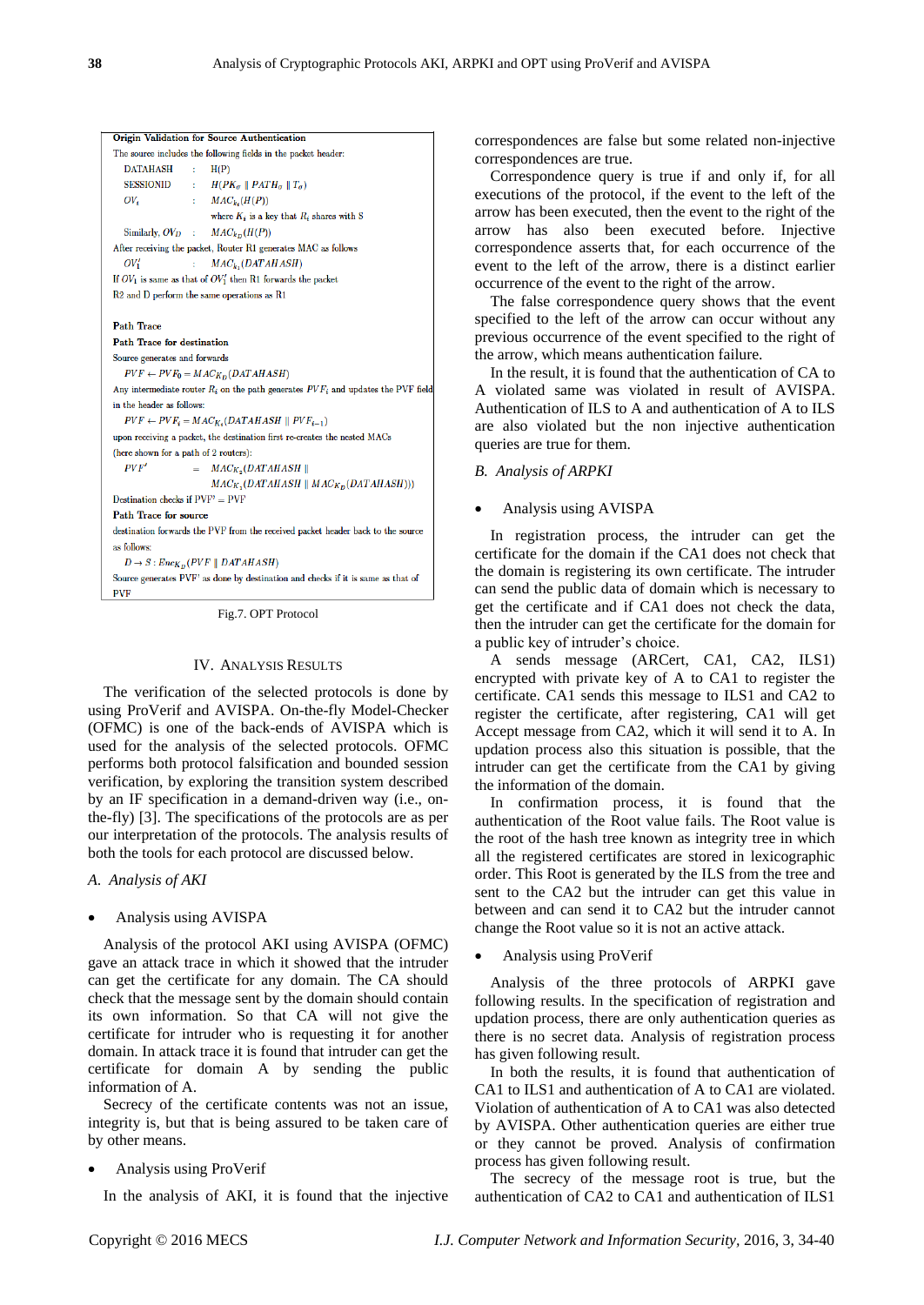to CA2 are violated. The violation of the same authentication of ILS1 to CA2 is detected by AVISPA.

Authentication means, suppose B authenticates A on nonce Nb then it means when B receives the message, he can be sure that A has sent Nb. In authentication loss the message cannot be changed in between. One may try to replay such messages to create problems.

## *C. Analysis of OPT*

#### Analysis using AVISPA

The OPT protocol is safe. Analysis shows that it does not contain vulnerabilities for an attack.

In both the DRKey protocols (i.e. with trust and without trust) the intruder can form a man-in-the-middle attack.

Intruder can get the data which is sent by S to router R1. It is a passive attack but it violates the authentication property. In the attack trace, it is found that intruder can get the data sent by the S (Source). This data is supposed to reach to R1 (Router1) but in between intruder can get this data and can forward it to R1.

#### Analysis using ProVerif

When all the three protocols i.e. DRKey with trust, DRKey without trust and OPT are analyzed using ProVerif, it is found that all the specified goals in each protocol are reachable. There is neither any false authentication correspondence nor any violated secrecy query found in any of these protocols. So it is possible to say that the specifications of protocols are safe and don't contain any possibilities of attacks.

## *D. Comparison*

Table 1 shows the results got after analysis of protocols and the results previously obtained by other tools for the same protocols.

| Name                     | AKI                                                                                      | <b>ARPKI</b>                                                                                                                                                  | OPT                                                                                                              |
|--------------------------|------------------------------------------------------------------------------------------|---------------------------------------------------------------------------------------------------------------------------------------------------------------|------------------------------------------------------------------------------------------------------------------|
| <b>AVISPA</b>            | Intruder can get the<br>certificate for any<br>domain                                    | In Registration and<br><b>Updation process</b><br>intruder can get the<br>certificate. In<br>confirmation<br>process<br>authentication of<br>Root value fails | In DRKey<br>protocols<br>Intruder can<br>form man-in-<br>the-middle<br>attack.(Passive<br>attack) OPT is<br>safe |
| ProVerif                 | Authentication of CA<br>to A violated, this is<br>same as the result of<br><b>AVISPA</b> | Results are same as All the protocols<br>that of AVISPA                                                                                                       | are safe                                                                                                         |
| <b>TAMARIN</b><br>Prover | Not Verified                                                                             | Compromising 3 or<br>more entities ( <i>i.e.</i><br>CA1, CA2 and<br>ILS1) will give<br>malicious<br>certificate                                               | Not Verified                                                                                                     |
| Coq<br>Theorem<br>Porver | Not Verified                                                                             | Not Verified                                                                                                                                                  | Two malicious<br>routers can trick<br>other router by<br>changing the<br>source                                  |

Table 1. Comparison of Results

## *E. Characteristics of AVISPA and ProVerif*

The characteristics of AVISPA and ProVerif are as follows.

## **Characteristics of AVISPA**

#### **Input**

- o The protocol is specified using the HLPSL language
- o The communicating parties are modeled as roles
- o The anticipated intruders need not to be specified as agents

## **User interface**

- o Tool has its a graphical user interface
- **Session**
- o It is possible to run the protocol for both bounded and unbounded number of sessions case

#### **Output**

- o It generates the following possible outputs. Protocol holds for n fixed Depth, Protocol is false and attack trace is shown, Protocol holds for all traces
- o Attack traces are generated which give a visual flow of a trace. Traces are self explanatory

## **Other**

- o Tool by its own discretion cannot check for secrecy of all possible variables, without explicit claims, they are necessary
- o All possible trace patterns are generated depicting protocol execution

## **Characteristics of ProVerif**

#### **Input**

- o The protocol is specified using Horn clauses or pi calculus
- o The communicating parties are modeled as processes
- o In ProVerif also intruders need not to be specified as agents

#### **User interface**

o Tool has no graphical user interface, it has to be run using command line interface

## **Session**

o It is possible to run the protocol only for unbounded number of session case

## **Output**

- o It generates the following outputs. Protocol is true, Protocol is false and the attack trace is generated, Protocol cannot be proven when false attack is found, and also Tool might not terminate for some cases
- o Step by step trace is generated explaining the run and attack

## **Other**

- o It checks only those attacks for which the query has been specified in the code
- o Here also all possible trace patterns are generated when the protocol terminates
- o To check equality if...then or let...in can be used